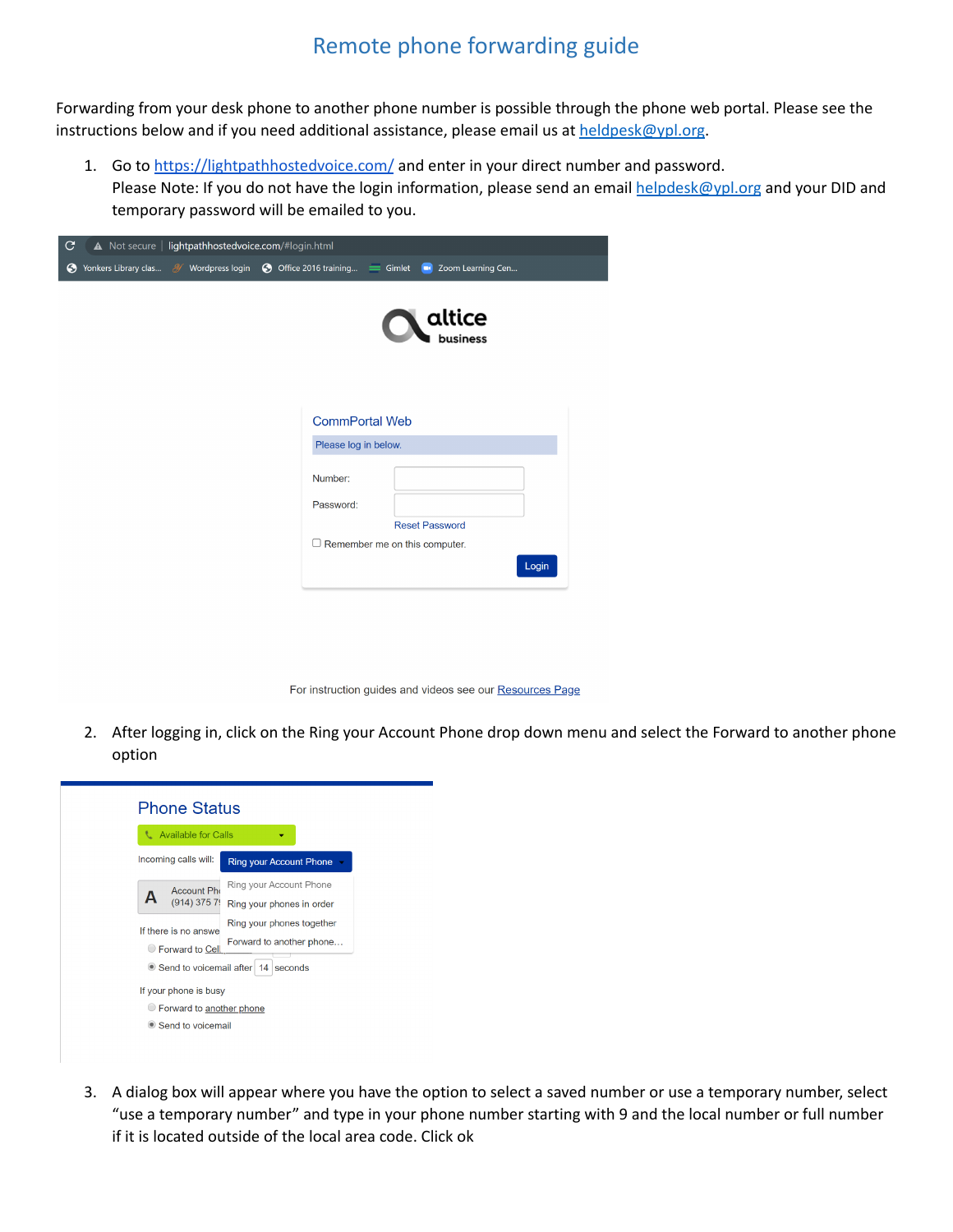| <b>Select Forwarding Number</b>        |             |              |  |  |
|----------------------------------------|-------------|--------------|--|--|
| Use a saved number:<br>(               |             |              |  |  |
| <b>Number</b>                          | <b>Name</b> | Add          |  |  |
| 93296088                               | Cell phone  | $\times$     |  |  |
| Or use a temporary number:<br>93371500 |             |              |  |  |
|                                        |             | OK<br>Cancel |  |  |

4. You should see a confirmation change box like the one below. **Click on Apply to confirm and save the changes.**

| <b>L</b> Available for Calls<br>٠                                                                                          | Cancel<br>Apply                                                                          |
|----------------------------------------------------------------------------------------------------------------------------|------------------------------------------------------------------------------------------|
| Incoming calls will:<br>Forward to another phone                                                                           | <b>Advanced Settings</b>                                                                 |
| Incoming calls will be forwarded to<br>$\Box$ Notify me when calls are forwarded $\bigcirc$<br>$\sim$<br><b>Cell phone</b> | <b>Forward Selected</b><br><b>Reject Selected</b>                                        |
| If there is no answer<br>◯ Forward to Cell phone after 6 seconds<br>Send to voicemail after 14 seconds                     | <b>Distinctive Ringtone</b><br><b>Forward if Unavailable</b><br><b>Anonymous Callers</b> |
| If your phone is busy<br>◯ Forward to another phone<br>Send to voicemail                                                   |                                                                                          |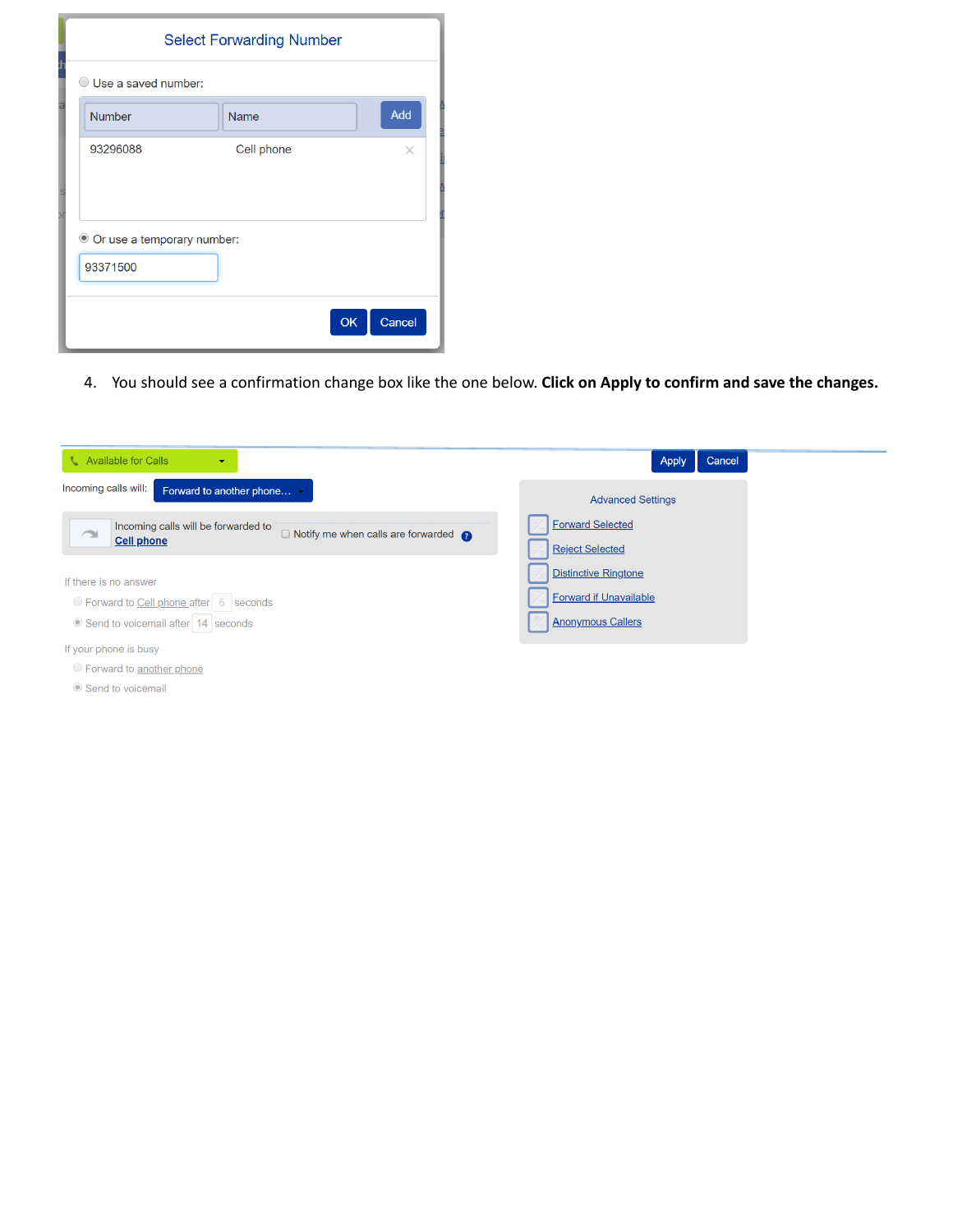## **Numbers**

Riverfront Library

|               | <b>Extensio</b> |
|---------------|-----------------|
| Numbers (DID) | n               |
| 9143761083    | 495             |
| 9144574140    | 409             |
| 9144574114    | 425             |
| 9144574107    | 436             |
| 9143765916    | 447             |
| 9143757962    | 416             |
| 9143757968    | 402             |
| 9143757953    | 404             |
| 9144574143    | 405             |
| 9144574142    | 406             |
| 9143757952    | 407             |
| 9143757950    | 410             |
| 9144574118    | 411             |
| 9144574119    | 412             |
| 9143757957    | 418             |
| 9143757942    | 419             |
| 9143757956    | 420             |
| 9143757964    | 421             |
| 9144574117    | 422             |
| 9143757940    | 424             |
| 9144574116    | 427             |
| 9143757958    | 428             |
| 9144574113    | 431             |
| 9143757941    | 432             |
| 9143757947    | 433             |
| 9143757945    | 434             |
| 9144574106    | 435             |
| 9144574108    | 440             |
| 9144574109    | 441             |
| 9144574111    | 442             |
| 9144574112    | 443             |
| 9143757946    | 444             |
| 9143765812    | 446             |
| 9143766564    | 448             |
| 9143768935    | 449             |
| 9143757963    | 450             |
| 9143765500    | 453             |
| 9143757951    | 456             |
| 9143757935    | 457             |
| 9143765481    | 458             |
| 9143757966    | 461             |
| 9143763549    | 462             |
| 9143764696    | 465             |

| 9143764815 | 466 |
|------------|-----|
| 9143764818 | 467 |
| 9143765004 | 472 |
| 9143765231 | 476 |
| 9143763342 | 480 |
| 9143757959 | 482 |
| 9143757960 | 483 |
| 9143757961 | 485 |
| 9143761291 | 486 |
| 9143761460 | 487 |
| 9143762022 | 488 |
| 9143762803 | 489 |
| 9143762808 | 490 |
| 9133762870 | 491 |
| 9143763108 | 492 |
| 9143763270 | 493 |
| 9143757967 | 494 |
|            |     |

## Will and Crestwood branch

|                      | <b>Extensio</b> |
|----------------------|-----------------|
| <b>Numbers (DID)</b> | n               |
| 9143371500           | 300             |
| 9144571871           | 313             |
| 9144571856           | 338             |
| 9144571817           | 341             |
| 9144571818           | 342             |
| 9144571819           | 343             |
| 9144571815           | 345             |
| 9144571812           | 354             |
| 9143087890           | 359             |
| 9143087891           | 504             |
| 9143087892           | 505             |
| 9143087893           | 362             |
| 9143496998           | 363             |
| 9144571814           | 347             |
| 9143087887           | 301             |
| 9143087888           | 302             |
| 9143087889           | 303             |
| 9143375963           | 304             |
| 9144571876           | 305             |
| 9144571877           | 306             |
| 9143375973           | 307             |
| 9144571875           | 308             |
| 9144571873           | 310             |
| 9144571874           | 311             |
| 9144571870           | 312             |
| 9144571872           | 315             |
| 9144571868           | 317             |